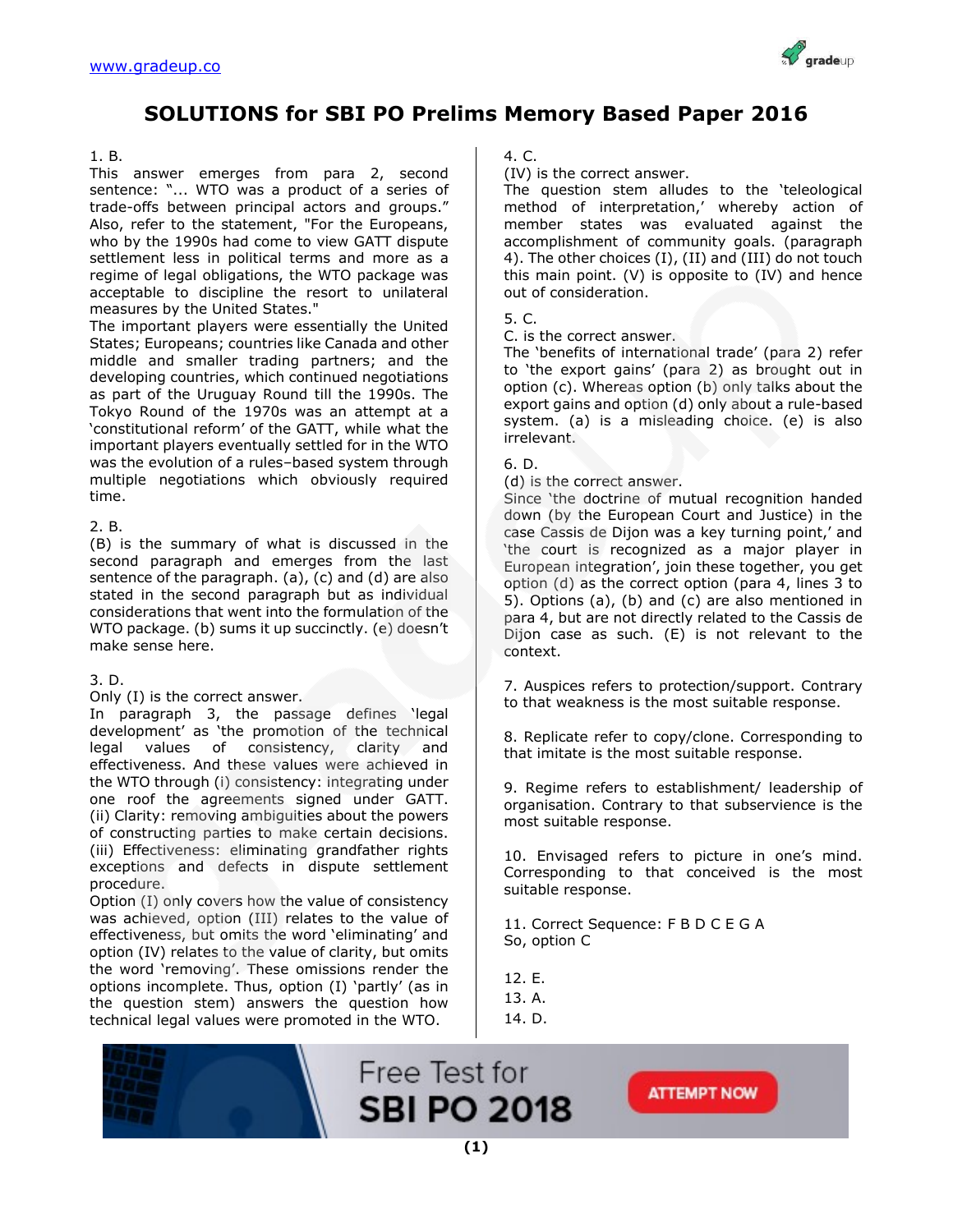

15. G.

- 16. C.
- 17. A.
- 18. B.
- 19. C.
- 20. E.
- 21. C.
- 22. A.
- 23. D.
- 24. B.
- 25. A.
- 26. B.
- 27. E.
- 28. A.
- 29. D.
- 30. A.

#### **Quantitative Aptitude**

1. B.

Total number of players participating in hockey from all the five schools together  $= 68 + 80 + 54 + 50 + 36$  $= 288$ 

2. C.

Required respective ratio (Basket Ball of school 1) : (Kho Kho of school 3)  $= 42 : 48$  $= 7 : 8$ 

### 3. B.

It is clear from the graph that in school  $-2$ required number of players is second highest. School  $1 \rightarrow 68 + 42 = 110$ 

School 2  $\rightarrow$  80 + 32 = 112 School 3  $\rightarrow$  54 + 28 = 82 School 4  $\rightarrow$  50 + 60 = 110 School 5  $\rightarrow$  36 + 82 = 118

4. D. Kho – Kho in school  $4 \rightarrow 32$ Hockey in school  $2 \rightarrow 80$ Required percent

 $\frac{32}{22}$  × 100 80  $=\frac{52}{22} \times$  $= 40$ 

5. E. Required number of male hockey players from school– 2  $\frac{36 \times 75}{122} = 27\%$  $=\frac{36\times75}{100}=2$ 100 6. A.  $+(9 \times 1)$  +  $(9 \times 3)$  -  $(9 \times 5)$  +  $(9 \times 7)$  -  $(9 \times 9)$ 23 439 647 751 803 829 7. B. The pattern of given series is:  $\rightarrow$ 8850,  $\rightarrow$  5475 = 8850 - 15<sup>3</sup>,  $\rightarrow$ 3278 = 5475 - 13<sup>3</sup>,  $\rightarrow$ 1947 = 3278 - 11<sup>3</sup>,  $\rightarrow$ 1218 = 1947 - 9<sup>3</sup>,  $\rightarrow$ ? = 1218 – 7<sup>3</sup>,  $\rightarrow$ ? = 875 Thus, the missing number is 875 8. E. 1980 1484 1236 1112 1050 1019 496 248 124 62 31 Divide difference from 2 then the result is  $31 =$ 1050-31= 1019 9. B. The pattern is:  $5^3 - 1 = 124$  $6^3 - 3 = 213$  $7^3 - 5 = 338$  $8^3 - 7 = 505$ 9 <sup>3</sup> - 9 = 720  $10^3 - 11 = 989$ 10. A. The pattern is  $\times 4$ ,  $\div 8$ ,  $\times 12$ ,  $\div 16$  and so on. 11. A. Required number of students = 1875

12. E.

Required % =  $\frac{1832}{2052} \times 100$ 2850  $\times\,100$   $\sim\,65\%$ 



Free Test for **SBI PO 2018**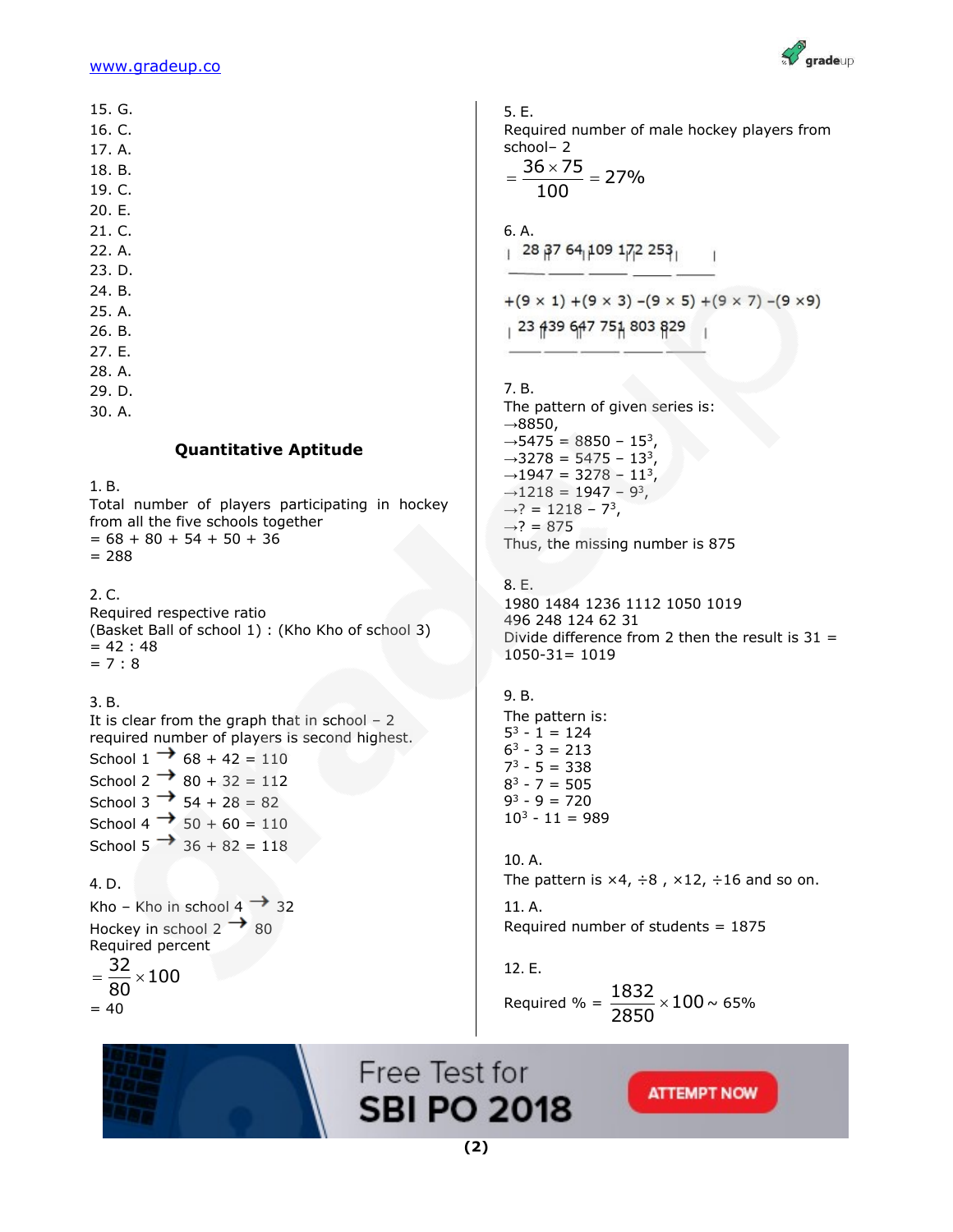

13. B. The ratio is: 462:285  $= 154:95$ 14. D. The ratio is: 3330:4610 = 333:461 15. C. Total number of students who passed in 2004  $= 2453$ Total number of students who appeared in 2004  $= 3550$ The percentage is =  $\frac{2453}{2558} \times 100$  $\times 100$   $\sim$  69% 3550 16. B.  $x < y$ I.  $16x^2 - (52-12)x - 39 = 0$  $16x^2 - 52 + 12x - 39 = 0$  $4x(4x-13)+3(4x-13)=0$  $(4x-13)(4x+3)=0$  $\therefore x = \frac{13}{4}, -\frac{3}{4}$ II.  $12y^2 - (68+45)y + 255 = 0$  $12y^2 - 68 - 45y + 255 = 0$ 4y  $(3y - 17) - 15(3y - 17) = 0$  $(4y-15)(3y-17)=0$  $\therefore y = \frac{17}{3}, -\frac{15}{4}$ 

17. A.  $x > y$  $I.x^2 - (4\sqrt{7} + 3\sqrt{7})x + 84 = 0$ x(x-4√7)-3√7(x-4√7)=0 (x-4√7)-(x-3√7)=0  $\therefore$  x = 4 $\sqrt{7}$ , 3 $\sqrt{7}$ II.  $y^2 - (3\sqrt{5} + 2\sqrt{5})y + 30 = 0$ 

y(y-3√5)-2√5(y-3√5)=0  $(y-2\sqrt{5})(y-3\sqrt{5})=0$  $\therefore$  y = 3 $\sqrt{5}$ , 2 $\sqrt{5}$ 

18. C. I.  $x^{1/3} = 6859 x = 19$ II. $y^2 = 361$  y = +19, -19 So answer is x≥y



19. E. I.  $2x^2 + 19x + 42 = 0$  $2x^2 + 12x + 7x + 42 = 0$  $2x (x+6) + 7(x +6) = 0$  $(2x+7)$   $(x+6) = 0$  $x = -7/2, -6$ II.  $4y^2 + 43y + 30 = 0$  $4y^2 + 40y + 3y + 30 = 0$  $4y(y + 10) + 3(y + 10)$  $(4y + 3)(y + 10) = 0$  $y = -3/4, -10$ So answer is no relation 20. C. Equation I:  $72 - 30x = -2x^2$  $\Rightarrow$  2x<sup>2</sup> -30x + 72 = 0

 $\Rightarrow$  x<sup>2</sup> -15x + 36 = 0  $\Rightarrow$  x<sup>2</sup> -12x - 3x + 36 = 0  $\Rightarrow$  x(x - 12) – 3(x - 12) = 0  $\Rightarrow$  x = 3, 12 Equation II:  $\Rightarrow$  y<sup>2</sup> - 40/6 = 7/3  $\Rightarrow$  y<sup>2</sup> - 20/3 = 7/3  $\Rightarrow$  y<sup>2</sup> = 27/3  $\Rightarrow y = 3, -3$ ∴x ≥ y

21. E.  $? = 3678.33 + 564.67 - 34.11$  $? = 4208.89 \approx 4210$ 

$$
22.\;A.
$$

23. C.

24. D. 359.99% of 899.97 + 164.95% of 8984.01 - 1186.002 ≈ 360% of 900 + 165% of 8984 – 1186 ≈ 3240 + 14824 -1186 ≈16878

25. E.

25. e.  
26. ? = 754 ÷ 
$$
\sqrt{4136} \times 24 = \frac{754}{64.3} \times 24 = 288
$$

(B) W is produced by mixing alcohol X and alcohol Y in the ratio 4: 5

 $\Rightarrow$  4/9<sup>th</sup> of wine `W' is alcohol X and 5/9<sup>th</sup> of wine

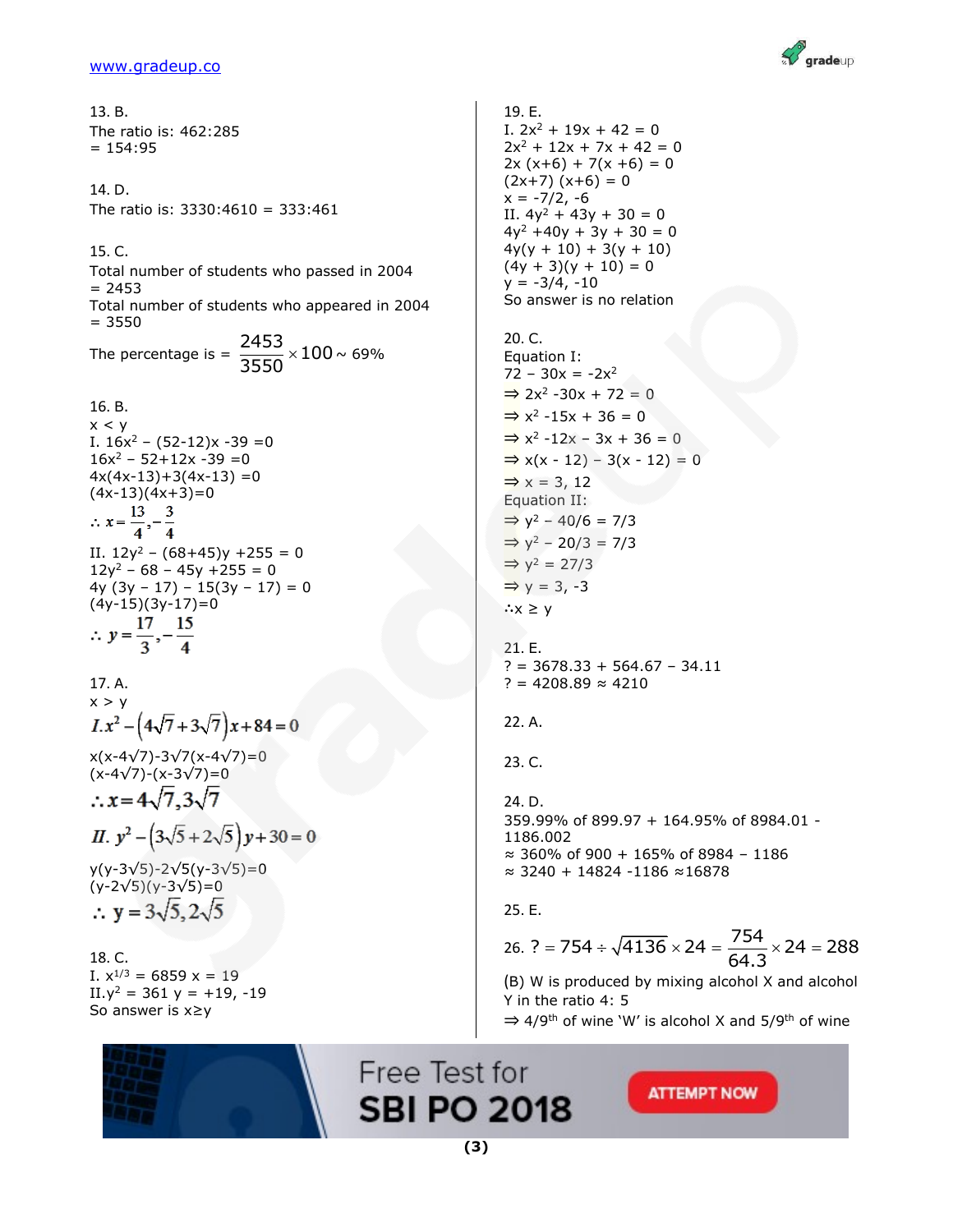'W' is alcohol Y Alcohol X has A and B in the ratio 1: 2.  $\Rightarrow$  2/3<sup>th</sup> of X is B. ∴ Fraction of B in wine 'W' from alcohol  $X = 4/9 \times$ 2/3 ……………………. (1) Alcohol Y has B and C in the ratio 3: 1.  $\Rightarrow$  3/4<sup>rd</sup> of Y is B. ∴Fraction of B in wine 'W' from alcohol Y =  $5/9 \times$ 3/4 …………………. (2) Adding the (A. and (2), the fraction of B in wine 'W'  $=\frac{5}{2} \times \frac{3}{4} + \frac{4}{2} \times \frac{2}{3}$ ⇒The fraction of B in wine 'W' is 77/108

Now, mixing 864 liters of wine 'W' with water  $=$ the new product

 $\Rightarrow$  In 864 units of wine 'W', amount of B = 864  $\times$  $77/108 = 616$ 

In the final mixture, concentration of B is 50% ∴The total quantity of final mixture =  $616 \times 2$  $=1232$ 

Water added =  $1232 - 864 = 368$ Hence, the 368 liters of water is added to wine 'W'.

#### 27. B.

The sum of cost prices of two articles is Rs. x. One of them is sold at a loss of a% and other is sold at a gain of b% and their S.P. is same. C.P. of article sold at a loss of a%  $=\frac{100}{200}$ 200 *b a b*  $=\frac{100+}{200}$  $- a + l$  $- * x = (100 +$ 15) /  $(200-20 + 15)$  \* 39000 = Rs. 23000

C.P of second article  $=$  Rs. 16000

#### 28. C.

Let the total distance between A and B be x km. Let the speeds of the two trains be  $s_1$  and  $s_2$ . Let the time taken before the trains meet be t. As, Distance = Speed  $\times$  Time  $\rightarrow$  s<sub>1</sub>t+ s<sub>2</sub>t = x [Equation 1] The total time taken by first train =  $(t+9)$ Total time taken by the second train =  $(t+25)$  $\rightarrow$  s<sub>1</sub>(t+9) = x [Equation 2]  $\rightarrow$  s<sub>2</sub>(t+25) = x [Equation 3] Equating Equations 1 and 2, we get  $9s_1 = s_2t \rightarrow s_1/s_2 = t/9$  [Equation A] Equating Equations 1 and 3, we get  $25s_2 = s_1t \rightarrow s_1/s_2 = 25/t$  [Equation B] Multiplying Equations A and B, we get  $(s_1/s_2)^2 = (t/9) \times (25/t) = 25/9$ So,  $s_1/s_2 = 5/3$ .

29. D. Suppose, Income of  $B = \overline{\tau}x$ Income of A =  $\frac{150}{120}$  $\times x = \overline{z} - \frac{3}{5}$ *x* 100 2 Income of C =  $\frac{120}{122} \times \frac{3}{4}$  $\times \frac{3x}{2}$  $100$   $2$  $=\frac{6}{5} \times \frac{3x}{5} = \frac{9}{5}$ 6 3 *x*  $5^{\circ}$  2 5  $x+\frac{3x}{2}+\frac{9x}{5}=86000$  $\frac{10x+15x+18x}{10} = 86000$ 10  $43x = 860000$  $x = 20000$ So, income of C =  $\frac{9}{5} \times 20000$  $\times$ 5  $= ₹ 36000$ 

30. C.

|  | Persons   Days   Total Work |
|--|-----------------------------|
|  |                             |
|  | (LCM of 8 and 3)            |

We can say that if A do 3 units of work in 1 day, B can destroy 8 units in 1 day. A worked for 6 days =  $3x6 = 18$ B destroyed in last 2 days =  $2x8 = 16$ So total work has been done till is 2 units, remaining 22 units work will be done by A in (22/3) days i.e. 7(2/3) days

31. E. Volume of hemi-sphere  $\mathbf{\Omega}$ 

$$
=\frac{2}{3}\times\pi\times81^3
$$

Volume of cylindrical flask  $=\pi \times 9^2 \times 27$ Required no. of flasks

$$
=\frac{\frac{2}{3} \times \pi \times 81^3}{\pi \times 9^2 \times 27} = 162 \text{ flask}
$$

Free Test for **SBI PO 2018** 

**ATTEMPT NOW** 



 $\equiv$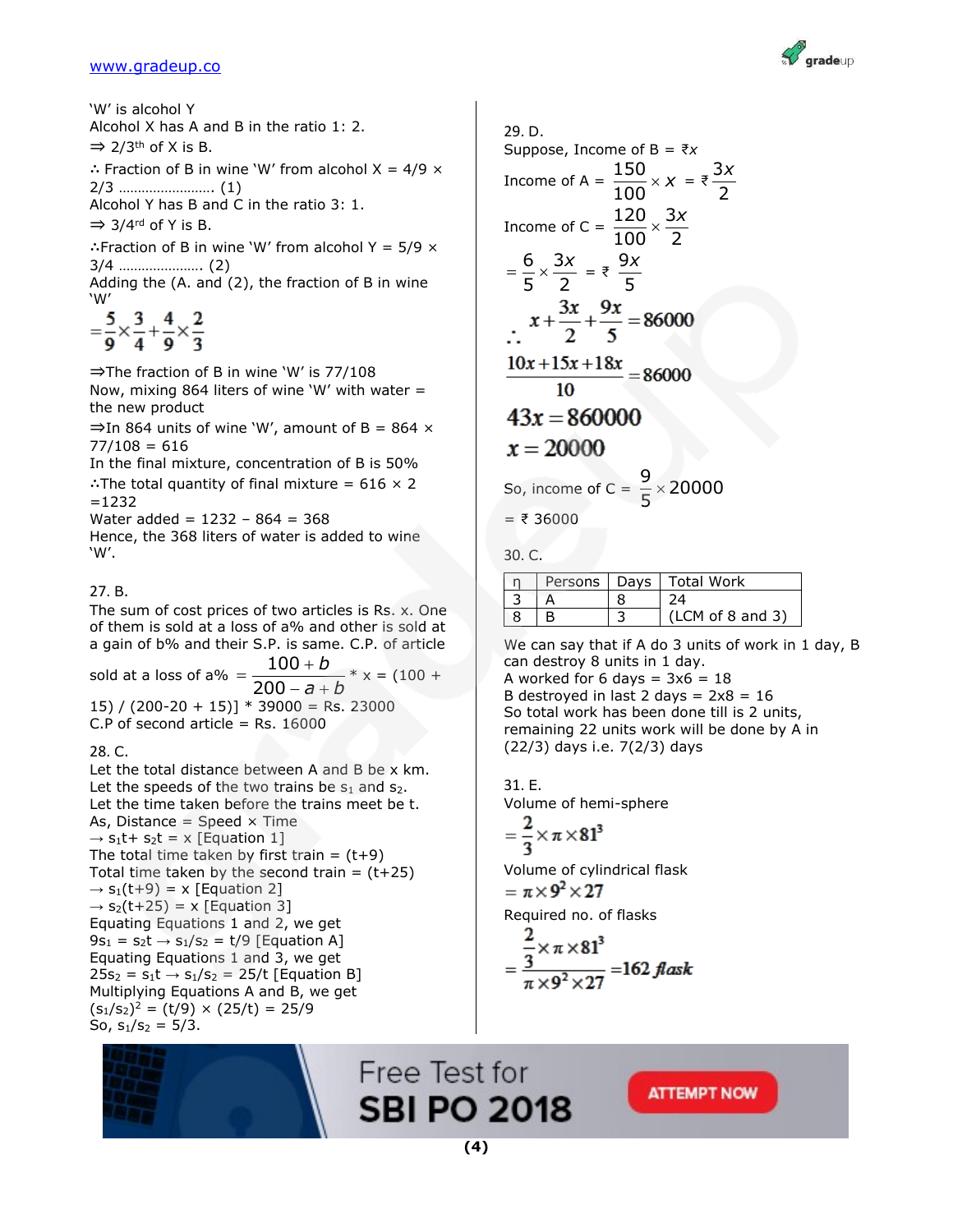

| 32. A.                                                                                                                                         | <b>Reasoning</b>                                                                                                                  |
|------------------------------------------------------------------------------------------------------------------------------------------------|-----------------------------------------------------------------------------------------------------------------------------------|
| Let average production of a company in 9 months<br>be x items.<br>According to the question,<br>$4375 = {3 \times 4000 + 9 \times x \over 12}$ | 1.E.<br>I. $0 \geq P$ & P $\geq R$ which means $0 \geq R$<br>II. $M > P$ & P=S which means $M > S$                                |
| $4375 \times 12 = 12 \times 1000 + 9 \times x$<br>$9 \times x = 12(4375 - 1000)$<br>$= 12 \times 3375$                                         | 2. D.<br>I. $E>D$ & $C\geq D$ so we can't establish relation<br>between E & C.<br>II. No relation can be established.             |
| $\therefore x = \frac{12 \times 3375}{9} = 4500$<br>33. B.                                                                                     | 3. A.<br>I. $W = Q & Q > S$ which means $W > S$<br>II. $Q \ge V$ & $Q > R$ so no relation can be established<br>between V & R.    |
| Total paid interest = INR 4375<br>$Rate = 6%$                                                                                                  | 4. B.                                                                                                                             |
| And rate is increasing by 0.5% every year<br>Let the total taken amount be P<br>4375×100                                                       | I. $E \geq A$ & $E > G$ so no relation can be established<br>between A & G.<br>II. $E \geq A$ & $A \geq C$ which means $E \geq C$ |
| Then, $P = (6 \times 1 + 6.5 \times 1 + 7 \times 1 + 7.5 \times 1 + 8 \times 1)$<br>4375×100                                                   | 5. B.                                                                                                                             |
| $\Rightarrow P = 21+14$<br>$\Rightarrow P = 437500/35$                                                                                         | I. T $\geq$ R & B $\geq$ R so no relation can be established<br>between T & B.<br>II. $B \ge R$ & P=R which means $B \ge P$       |
| $\Rightarrow P = 12500$<br>Hence, Atul took a credit of INR 12500                                                                              | 6. B                                                                                                                              |
| 34. B.                                                                                                                                         | Color<br><b>Box</b>                                                                                                               |
| Required Probability                                                                                                                           | White<br>A                                                                                                                        |
| $rac{1}{52C_2}$                                                                                                                                | C<br>Grey                                                                                                                         |
| $4 \times 3 \times 2$                                                                                                                          | Orange G                                                                                                                          |
| $2\times52\times51$                                                                                                                            | в<br>Brown                                                                                                                        |
| $= 1/221$                                                                                                                                      | Red<br>Ε                                                                                                                          |
| 35. E.                                                                                                                                         | Pink<br>н                                                                                                                         |
| Let A's investment used for X months.<br>Given, ratio of invest $(A : B) = 5 : 6$                                                              | Blue<br>D                                                                                                                         |
| ratio of time = $X : 8$                                                                                                                        | F<br>Green                                                                                                                        |

ratio of time  $= X : 8$ ratio of profit =  $5X : 6 \times 8$  and given ratio of profit  $= 5 : 9$ so 5X/48 = 5/9  $X = 48/9$  $X = 16/3$  months

# 10. D.Free Test for

7. C. 8. E. 9. A.